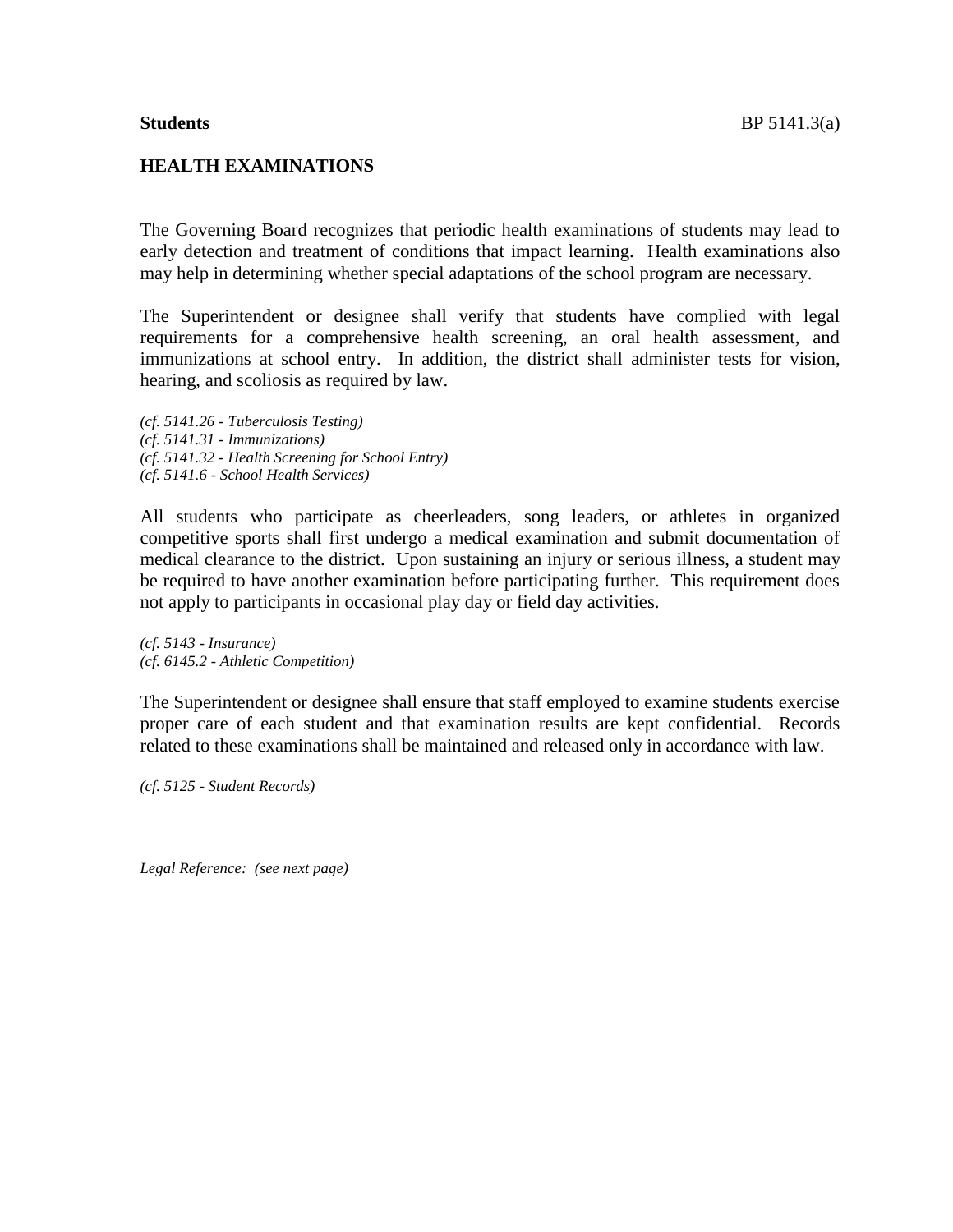#### *Legal Reference:*

*EDUCATION CODE 44871-44879 Employment qualifications 48980 Parental notifications 49400-49414.5 Student health, general powers of school boards 49422 Supervision of health and physical development 49450-49458 Physical examinations (of students) 49460-49466 Development of standardized health assessments HEALTH AND SAFETY CODE 1685-1686 Audiometrists 120325-120380 Immunization against communicable diseases 121475-121520 Tuberculosis tests for students 124025-124110 Child Health and Disability Prevention Program CODE OF REGULATIONS, TITLE 5 590-596 Vision screening 3027 Hearing and vision screening for special education 3028 Audiological screening CODE OF REGULATIONS, TITLE 17 2950-2951 Hearing tests UNITED STATES CODE, TITLE 20 1232g Family Educational Rights and Privacy Act 1232h Protection of student rights*

#### *Management Resources:*

*CSBA PUBLICATIONS*

*Expanding Access to School Health Services: Policy Considerations for Governing Boards, November 2008*

*Promoting Oral Health for California's Students: New Roles, New Opportunities for Schools, November 2008*

*CALIFORNIA DEPARTMENT OF EDUCATION PUBLICATIONS*

*Standards for Scoliosis Screening in California Public Schools, 2007*

*A Guide for Vision Testing in California Public Schools, 2005*

*CALIFORNIA DEPARTMENT OF HEALTH CARE SERVICES PUBLICATIONS*

*Manual for the School Audiometrist*

*U.S. DEPARTMENT OF EDUCATION PUBLICATIONS*

*Joint Guidance on the Application of FERPA and HIPAA to Student Health Records, November 2008 WEB SITES*

*CSBA: http://www.csba.org*

*California Department of Education, Health Services/School Nursing: http://www.cde.ca.gov/ls/he/hn California Department of Education, Type 2 Diabetes Information:* 

*http://www.cde.ca.gov/ls/he/hn/type2diabetes.asp*

*California Department of Health Care Services: http://www.dhcs.ca.gov*

*U.S. Department of Education: http://www.ed.gov*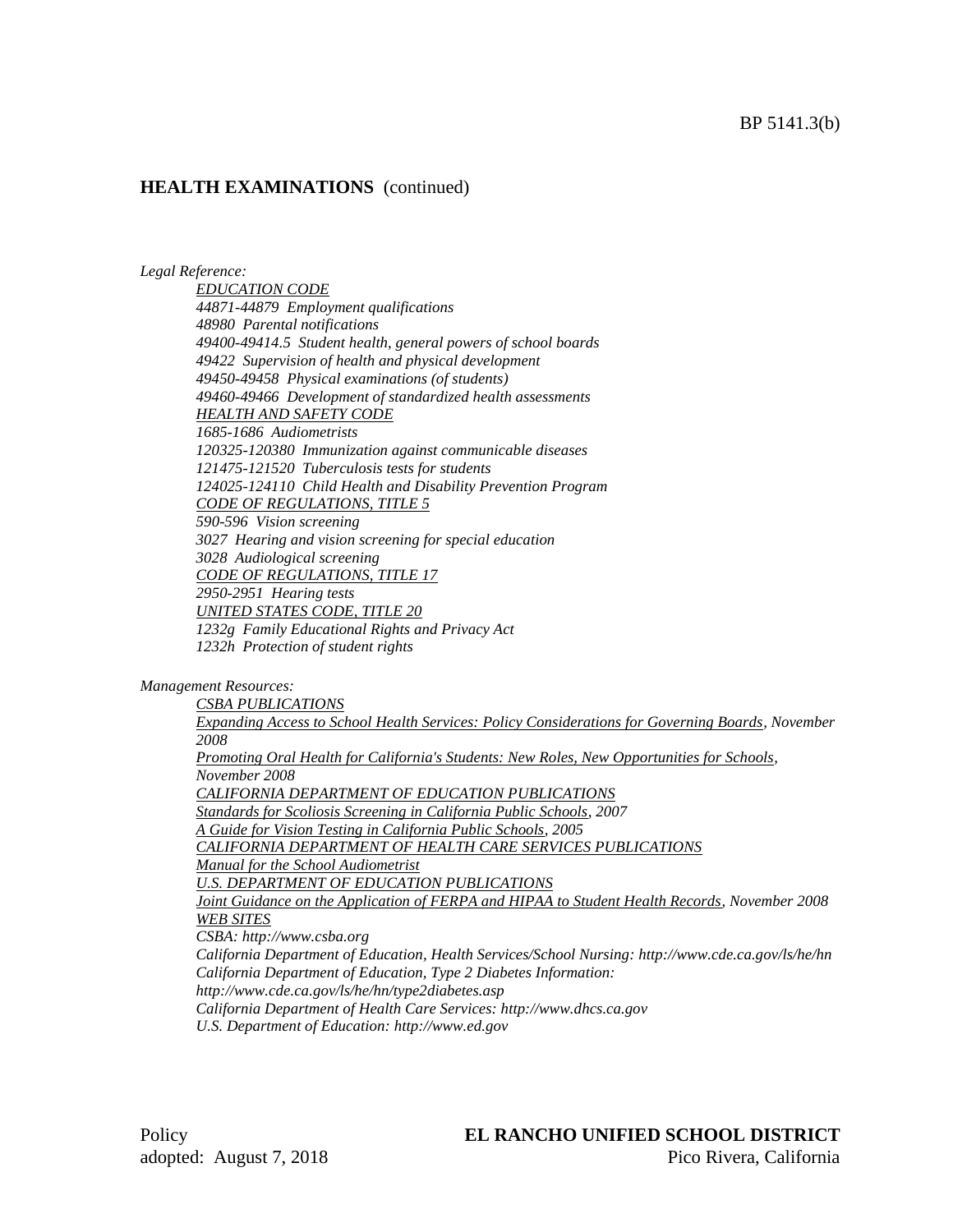# **HEALTH EXAMINATIONS**

**Cautionary Notice:** Government Code 17581.5 relieves districts from the obligation to perform specified mandated activities when the Budget Act does not provide reimbursement during that fiscal year. The Budget Act of 2016 (SB 826, Ch. 23, Statutes of 2016) extends the suspension of these requirements through the 2016-17 fiscal year. As a result, certain provisions of the following administrative regulation related to the removal of chemicals may be suspended.

The principal at each school shall notify parents/guardians of the rights of students and parents/guardians related to health examinations. (Education Code 48980; 20 USC 1232h)

*(cf. 5022 - Student and Family Privacy Rights) (cf. 5141.32 - Health Screening for School Entry) (cf. 5141.6 - School Health Services) (cf. 5145.6 - Parental Notifications)*

A parent/guardian may annually file with the principal a written statement withholding consent to the physical examination of his/her child. Any such student shall be exempt from any physical examination but shall be subject to exclusion from attendance when contagious or infectious disease is reasonably suspected. (Education Code 49451; 20 USC 1232h)

*(cf. 5112.2 - Exclusions from Attendance) (cf. 5141.22 - Infectious Diseases) (cf. 5141.26 - Tuberculosis Testing)*

## **Vision Tests**

Each student's vision shall be appraised, by the school nurse or other personnel authorized under Education Code 49452, during the kindergarten year or upon first enrollment or entry in a district elementary school and subsequently in grades 2, 5, and 8. However, a student who is tested upon first enrollment or entry in the district in grade 4 or 7 shall not be required to be appraised in the next immediate year. (Education Code 49455)

The vision appraisal shall include tests for visual acuity, including near vision. Male students shall also be tested once for color vision in grade 1 or later and the results of the appraisal shall be entered in the student's health record. (Education Code 49455)

### *(cf. 5125 - Student Records)*

Appraisal of a student's vision may be waived under either of the following conditions: (Education Code 49455)

1. The student's parent/guardian requests a waiver and presents a certificate from a physician/surgeon, physician assistant, or optometrist showing the results of an examination of the student's vision, including visual acuity and, in male students, color vision.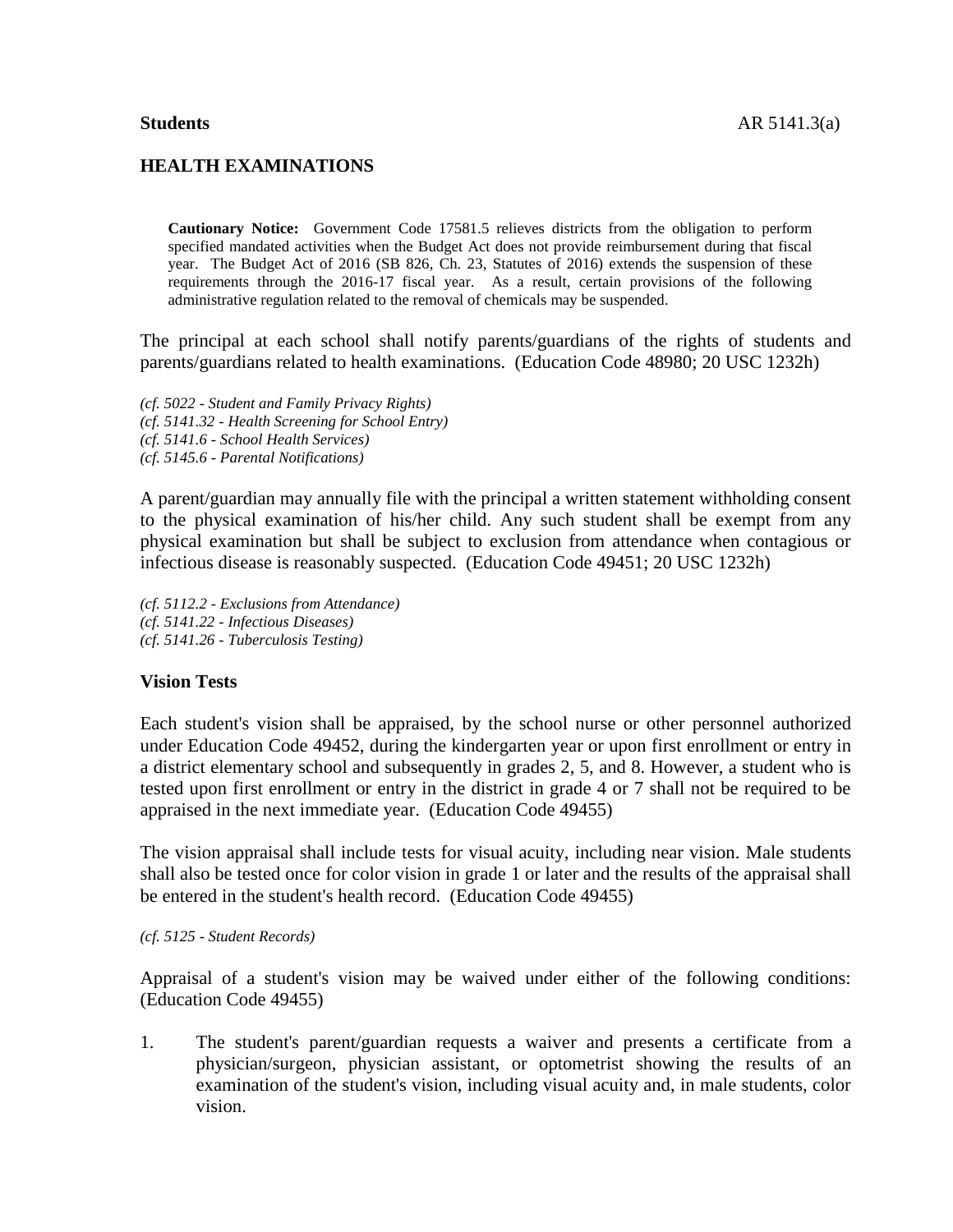2. The student's parents/guardians file with the principal a written statement that they adhere to the faith or teachings of any well-recognized religious sect, denomination, or organization and, in accordance with its creed, tenets, or principles depend for healing upon prayer in the practice of their religion.

Visual defects or any other defects found as a result of the vision examination shall be reported to the parent/guardian with a request that remedial action be taken to correct or cure the defect. The report of a visual defect, if made in writing, shall be made on a form prescribed by the Superintendent of Public Instruction. The report shall not include a referral to any private practitioner. However, the student may be referred to a public clinic or diagnostic and treatment center operated by a public hospital or by the state, county, or city department of public health. (Education Code 49456)

In addition to the vision appraisals described above, the school nurse and/or classroom teacher shall continually and regularly observe students' eyes, appearance, behavior, visual performance, and perception that may indicate vision difficulties. (Education Code 49455)

## **Hearing Tests**

The Superintendent or designee shall provide for the administration of hearing tests to district students by personnel authorized to conduct such testing pursuant to Education Code 49452 and 49454 and in accordance with the procedures specified in 17 CCR 2951.

Each student shall be given a hearing screening test at the following times: (17 CCR 2951)

- 1. Kindergarten or grade 1
- 2. Grade 2
- 3. Grade 5
- 4. Grade 8
- 5. Grade 10 or 11
- 6. Upon first entry into the California public school system

Each student enrolled in a special education program, other than those enrolled because of a hearing problem, shall be given a hearing test when enrolled in the program and every third year thereafter. Hearing tests may be given more frequently as needed, based on the individualized education program team's evaluation of the student. (17 CCR 2951)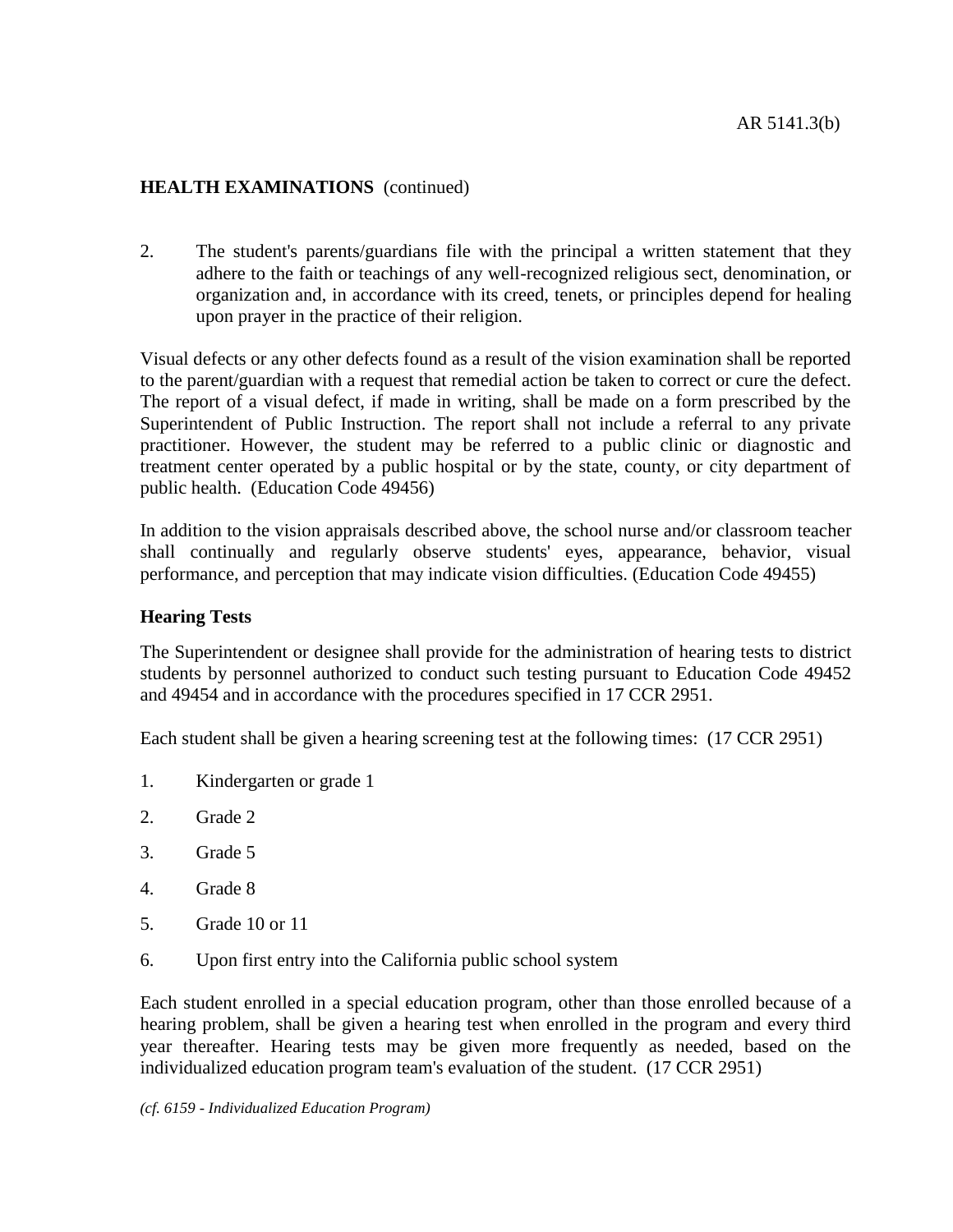A follow-up hearing threshold test shall be administered to any student who fails to respond to any of the required frequencies in the screening test or is otherwise determined to need further evaluation. (17 CCR 2951)

The Superintendent or designee shall provide written notification of test results to the parents/guardians of any student who fails the hearing tests. When the test results fall within the levels specified in 17 CCR 2951 or there is evidence of pathology, such as an infection of the outer ear, chronic drainage, or a chronic earache, the notification shall include a recommendation that a further medical and audiological evaluation be obtained. (17 CCR 2951)

The dates and results of all screening tests and copies of threshold tests shall be included in the student's health records. (17 CCR 2951)

The principal or designee shall prepare an annual report of the school hearing testing program, using forms provided by the Department of Health Services, with copies to the Superintendent and the County Superintendent of Schools. (17 CCR 2951)

## **Scoliosis Screening**

Each female student in grade 7 and each male student in grade 8 shall be screened for scoliosis. (Education Code 49452.5)

The parent/guardian of any student suspected of having scoliosis shall receive a notice which includes an explanation of scoliosis and describes the significance of treatment at an early age. This notice shall also describe the public services available for treatment and include a referral to appropriate community resources. (Education Code 49452.5)

## **Type 2 Diabetes Information**

Because type 2 diabetes in children is a preventable and treatable disease, parents/guardians are encouraged to have their child screened by an authorized health care practitioner for risk factors of the disease, including excess weight, and to request tests of their child's blood glucose to determine if he/she has type 2 diabetes or pre-diabetes.

### *(cf. 5030 - Student Wellness)*

The Superintendent or designee shall provide parents/guardians of incoming students in grade 7 with an information sheet developed by the CDE regarding type 2 diabetes, which includes: (Education Code 49452.7)

1. A description of the disease and its risk factors and warning signs